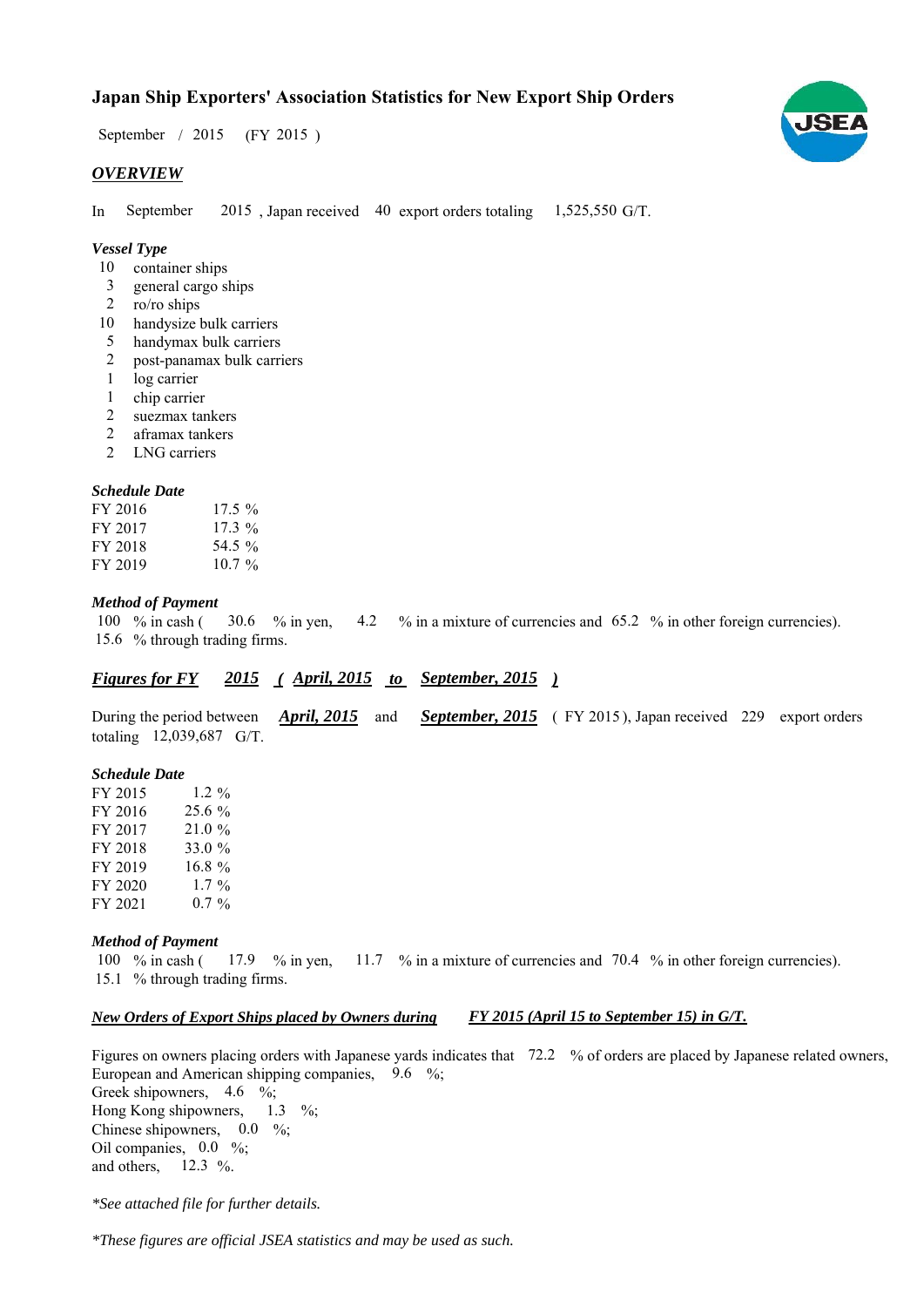# New Export Orders Placed in September 2015 (FY 2015) Based on Fiscal Year

JSEA (October 2015)

| Description              |     | Apr 14 to Mar 15 |     | Apr $15$ to May $15$ |     | June 2015 |     | July 2015 |     | August 2015 |     | September 2015 |     | Apr 15 to Sep 15 |     | Jan 15 to Sep 15 |  |
|--------------------------|-----|------------------|-----|----------------------|-----|-----------|-----|-----------|-----|-------------|-----|----------------|-----|------------------|-----|------------------|--|
|                          | No. | G/T              | No. | G/T                  | No. | G/T       | No. | G/T       | No. | G/T         | No. | G/T            | No. | G/T              | No. | G/T              |  |
| General Cargos           | 20  | ,759,860         |     | 006,048              |     | 271,340   |     | 736,000   |     | 140,000     | 15  | 364,550        | 37  | 2,517,938        | 39  | 2,805,938        |  |
| <b>Bulk Carriers</b>     | 208 | 8,162,290        | 23  | 862,650              | 56  | 2,638,200 | 15  | 404,000   | 18  | 1,087,800   | 19  | 600,500        | 131 | 5,593,150        | 170 | 7,090,090        |  |
| Tankers                  | 44  | 2,959,400        |     | 970,500              | 36  | 1,761,500 |     | 305,999   |     | 330,100     |     | 560,500        | 61  | 3,928,599        | 76  | 5,472,999        |  |
| <b>Combined Carriers</b> |     |                  |     |                      |     |           |     |           |     |             |     |                |     |                  |     |                  |  |
| Others                   |     |                  |     |                      |     |           |     |           |     |             |     |                |     |                  |     |                  |  |
| Total                    | 272 | 12,881,550       | 39  | 2,839,198            | 98  | 4,671,040 | 25  | .445,999  | 27  | 1,557,900   | 40  | 1,525,550      | 229 | 12,039,687       | 285 | 15,369,027       |  |
| FY 2014 / FY 2013 (%)    |     | $*78.1$          |     | 147.1                |     | 137.7     |     | 258.4     |     | 352.3       |     | 336.0          |     | 177.6            |     | ** $127.3$       |  |
| In CGT                   |     | 6,285,421        |     | ,248,157             |     | 2,136,388 |     | 756,166   |     | 760,044     |     | 878,364        |     | 5,779,119        |     | 7,352,661        |  |

*Figures for shipbuilding orders of 500 G/T and over for export as steel vessels placed with JSEA members are covered.*

\*FY 2014/FY2013

\*\*Calendar Year 2015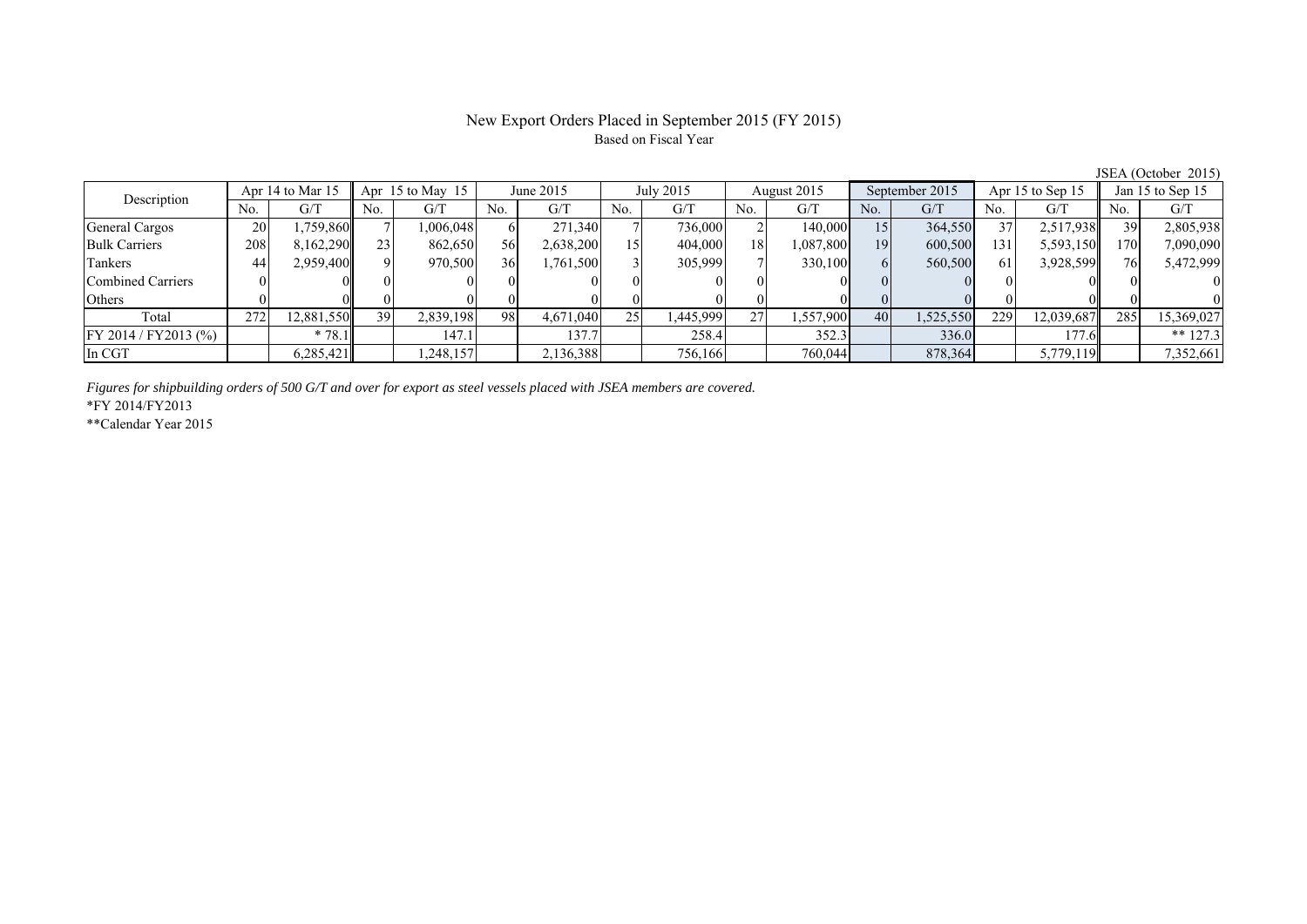# Export Ships Delivered in September 2015 (FY 2015) Based on Fiscal Year

| Description             |     | Apr 14 to Mar 15 |     | Apr $15$ to May $15$<br>June 2015 |                 |         | July 2015 | August 2015 |                | September 2015 |     | Apr 15 to Sep 15 |             | Jan 15 to Sep 15 |     |            |
|-------------------------|-----|------------------|-----|-----------------------------------|-----------------|---------|-----------|-------------|----------------|----------------|-----|------------------|-------------|------------------|-----|------------|
|                         | No. | G/T              | No. | G/T                               | No.             | G/T     | No.       | G/T         | N <sub>0</sub> | G/T            | No. | G/T              | No.         | G/T              | No. | G/T        |
| General Cargos          | 14  | 558,741          |     | 150.709                           |                 | 79,974  |           | 315,683     |                |                |     | 9,865            |             | 556,231          |     | 836,818    |
| <b>Bulk Carriers</b>    | 251 | 10,124,499       | 37  | 1,343,865                         | 17              | 684,199 | 35        | .241,612    | 14             | 625,797        | 24  | 892,421          | 127         | 4,787,894        | 215 | 8,355,102  |
| Tankers                 |     | 1,081,581        |     | 13,122                            |                 | 8.000   |           |             |                |                |     | 90,374           |             | 111.496          |     | 189,930    |
| Combined Carriers       |     |                  |     |                                   |                 |         |           |             |                |                |     |                  | $^{\prime}$ |                  |     |            |
| Others                  |     |                  |     |                                   |                 |         |           |             |                |                |     |                  |             |                  |     |            |
| Total                   | 282 | 11,764,821       | 39  | 1,507,696                         | 20 <sub>1</sub> | 772.173 | 40        | .557,295    | 14             | 625,797        | 29  | 992,660          | 142         | 5,455,621        | 239 | 9,381,850  |
| $FY 2014 / FY 2013$ (%) |     | * 98.0           |     | 91.4                              |                 | 77.7    |           | 152.2       |                | 131.4          |     | 76.2             |             | 100.2            |     | ** $102.3$ |
| In CGT                  |     | 5,461,524        |     | 713,062                           |                 | 365,148 |           | 750,094     |                | 271,068        |     | 489,183          |             | 2,588,555        |     | 4,387,065  |

*Deliveries of new shipbuilding orders of 500 G/T and over for export as steel vessels placed with JSEA members are covered.*

\*FY 2014/FY2013

\*\*Calendar Year 2015

JSEA (October 2015)